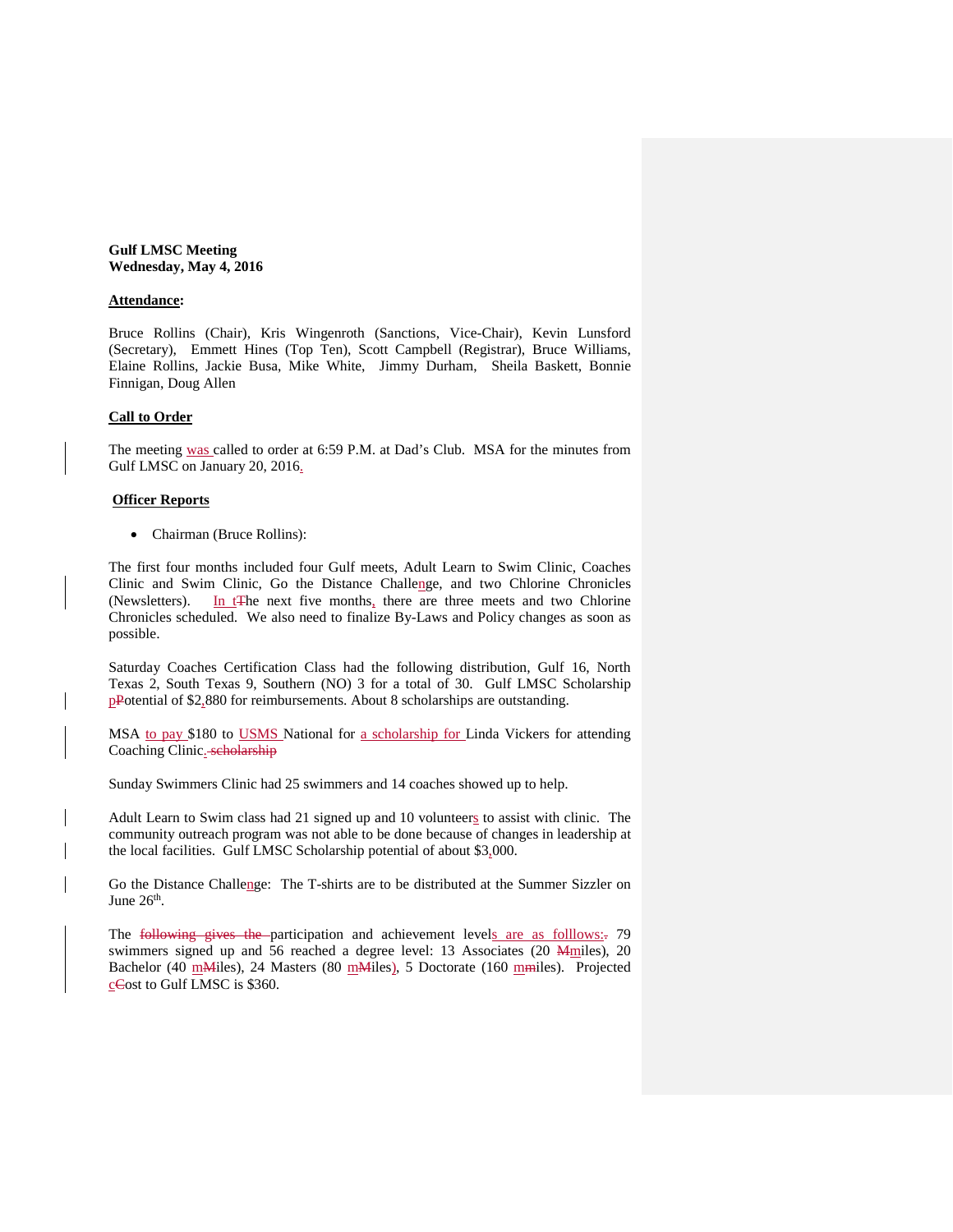• Sanctions (Kris Wingenroth):

Summer Sizzler, Oregon or Bust LC at the Woodlands. Meet directors need to send information to Sheila.

• Treasurer (Mark Hahn not present):

Budget to be available by July 1, 2016. {Need to get the ending balances}

• Secretary (Kevin Lunsford):

Annual meeting minutes were submitted to USMS by April 30, 2016.

• Registrar (Scott Campbell):

There are about  $1.187$  Members with 35 teams registered as of March 30, 2016.

Fees for 2017 need to settle before September so the information can be updated on the USMS website before registrations of teams and members register.

Next year, the proposed member fees will be: USMS \$39 and Gulf LMSC \$8  $f$ For a t<sup>T</sup>otal of \$47.

Single event fees are USMS \$15 and Gulf LMSC \$0.

Transfer Fees from outside of the Gulf LMSC are-Outside-\$12 and Inside \$3.50 within the Gulf LMSC

Club Registration: \_Early registration: Gulf \$10 and USMS \$25. Late registration: Gulf \$25 and USMS \$25.

• Top Ten Recorder (Emmett Hines):

May 31 is the end of Short Course Yards season. Data for all of the Gulf meets have been submitted.

- Officials (Herb Schwab not Present):
- Website (Sheila Baskett):

Sheila will fFollow up with the glitch that registeredaffected Linda Vickers and for the Coaches Clinic but did not collect a fee from her.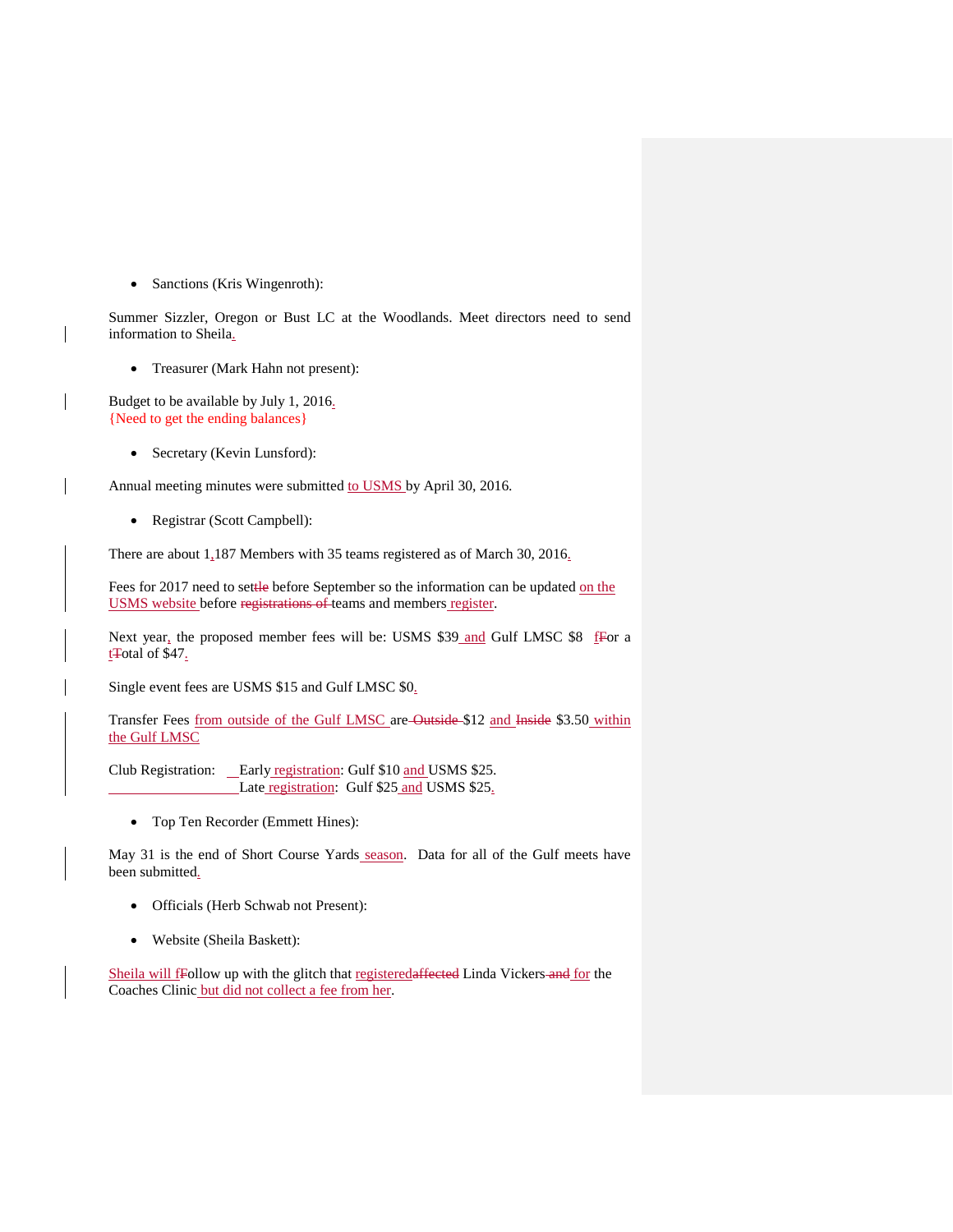Sheila will Makeset up links to National USMS website. Scott described e-mail forwarding problems with certain accounts, including AOL which treats emails from Gulf LMSC and USMS as junk mail.

- Newsletter (Karlene Denby not Present):
- Coaches/Fitness (Ross Davis/Bruce Rollins):

Discussed wWays to engage, recognize, and reward non-competitive fitness swimmers were discussed.

Ideas includedPossibly using improved technology for tracking distance, havinge "club" competitions, swimming to a "city" or across the country and havinge a complete Iron Man event in a month.

## **Old Business**

Have Bruce Williams was appointed as an additional Co- rRegistrars. Also have Adding a Co-Web Editors for assistance with the website and a Co-Editor for the Newsletter were also discussedand possible assistance with the website. Each oOfficers and chairs should have a person in mind to assist with duties in emergencies.

### **New Business**

Convention Attendees

The 2016 convention will be held in Atlanta, GA, September  $21 - 25$ .

Last year we had 4 delegates. This year we could have be 3 delegates. Tom Boak, Carolyn Boak, and Kris Wingenroth are automatic attendees becauseb/e of their cCommittee wWork but will not count as part of the Gulf LMSC delegate count. At lLarge delegates are also a possibility.

Bruce Rollins and possibly 2 others could attend.ees: Nicole Rembock, Steve White, Stacey Eikes or, Scott Campbell are possible attendees.

MSA for the following expenses for convention attendees<sub>!</sub>.

Bruce Rollins and Tom Boak will receive a per diem.

Carolyn Boak and Kris Wingenroth will be reimbursed for their  $r<sub>z</sub>$ -travel, one-half the cost of their 1/2-hotel room and a per diem.

Additional delegates will be reimbursed for their travel, one-half of the cost of their14 hotel room and a per diem.

Doug Allen gave a talk about Open Water Swimming and was interested in being the Open Water Co Chair. He is lleooking into venues to provide open water events such as Swim Across America.

# **Calendar**

**Formatted:** Justified